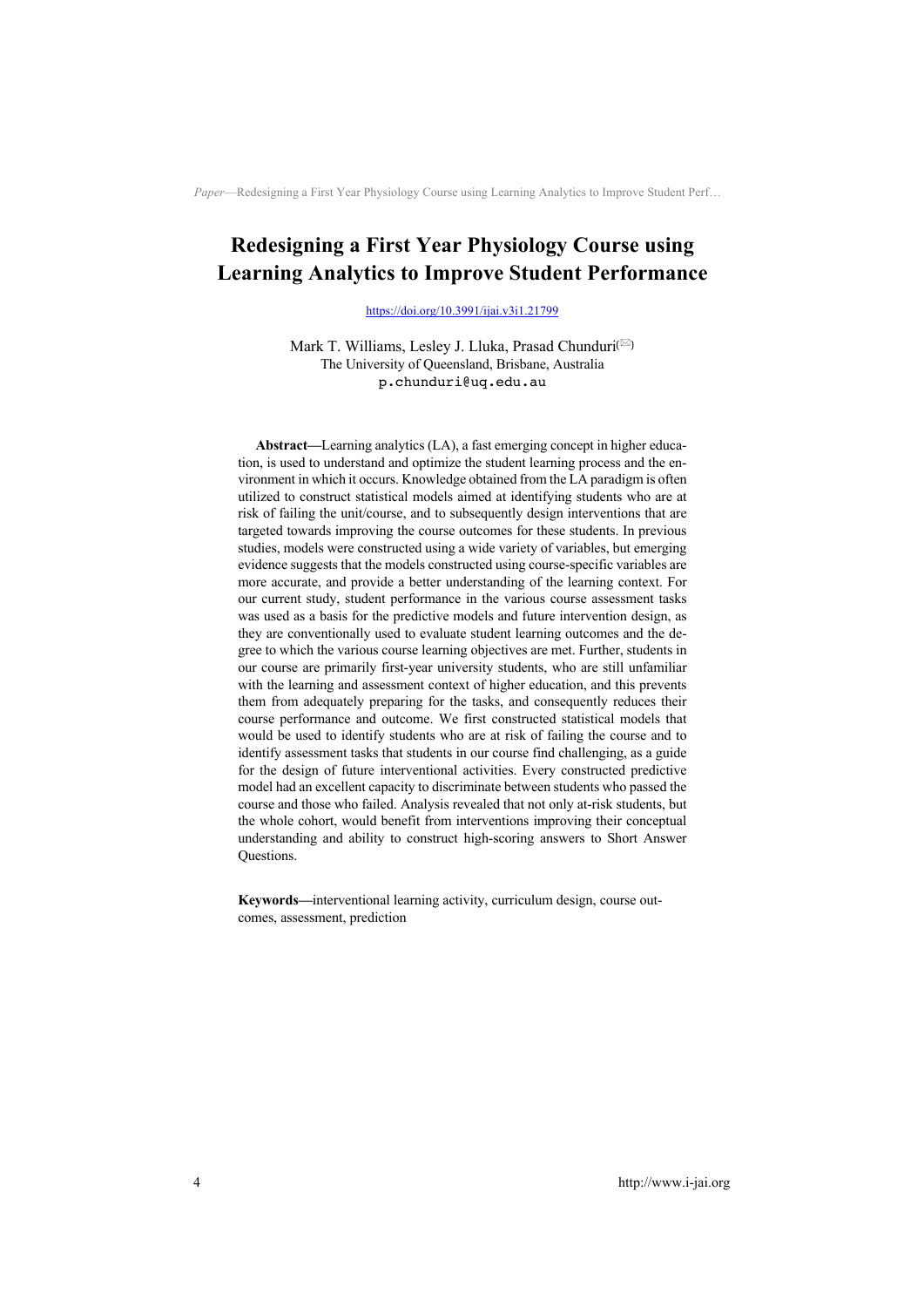## **1 Introduction**

Research in education sciences has demonstrated that student academic performance is influenced by a myriad of complex and interconnected factors, including those that are specific to a course taught within a tertiary institution [1]. Outcomes from a number of studies have demonstrated that student behaviors, their engagement with course content and performance are strongly influenced by how courses are designed [2, 3]. The analytics paradigm used in education, termed Learning Analytics (LA), can provide an effective way to identify and subsequently address course-specific factors that correlate with students failing a course. This paradigm has been shown by some studies to be effective in improving student outcomes through interventions or changes in course design (e.g. [4, 5]). Results from LA can also be used to construct predictive models that assist in the identification of students who are at risk of failing the course. Inviting these students to targeted interventions further refines the effectiveness of these activities.

Previous studies have constructed predictive models using student data, often data pertaining to factors that can be generalized across different contexts, in an attempt to identify at-risk students for interventional action (e.g. [6-8]). However, growing evidence suggests models constructed using contextual or course-specific factors, such as instructional design and assessments, would have a higher accuracy as student learning and associated outcomes are influenced by the context in which learning occurs [8, 9]. By extension, results from these contextual models would also inform effective interventional design as they would allow researchers to develop an accurate understanding of contextual factors contributing to deficiencies in student learning and outcomes [8- 10]. In our study, we used student performance in the various course assessment tasks to construct statistical models that identify at-risk students and design interventions for implementation in future course iterations. Student performance in assessment tasks has been shown to serve as an effective predictor of student course trajectory [10-12] and thus as effective targets for interventions. This is unsurprising considering that these tasks are conventionally used to evaluate student understanding of course content [13] and achievement relative to the various learning objectives of the course. However, some tasks, such as the short answer questions (SAQs) in an examination, are more difficult than others due to the challenging task requirements that students will have to meet in order to perform well [14-16]. This issue is exacerbated by the fact that students in our course are primarily in their first year of university study and do not have a clear understanding of these requirements and how to achieve them [17], thus hindering their capacity to prepare adequately for these tasks [18, 19]. In our course, where students are exposed to a variety of assessment types, it is imperative that we identify assessment(s) that they find challenging to inform the design of interventions aimed at helping students better prepare for such tasks in the future.

A student's prior knowledge has been shown to be a good predictor of their course outcome (e.g. [12, 20]). This is unsurprising as prior knowledge provides a student with the necessary foundation on which new knowledge can be built. Briefly, individuals are thought to gain knowledge on a particular topic by gradually accumulating concepts pertaining to the topic, and then making links between these concepts to develop a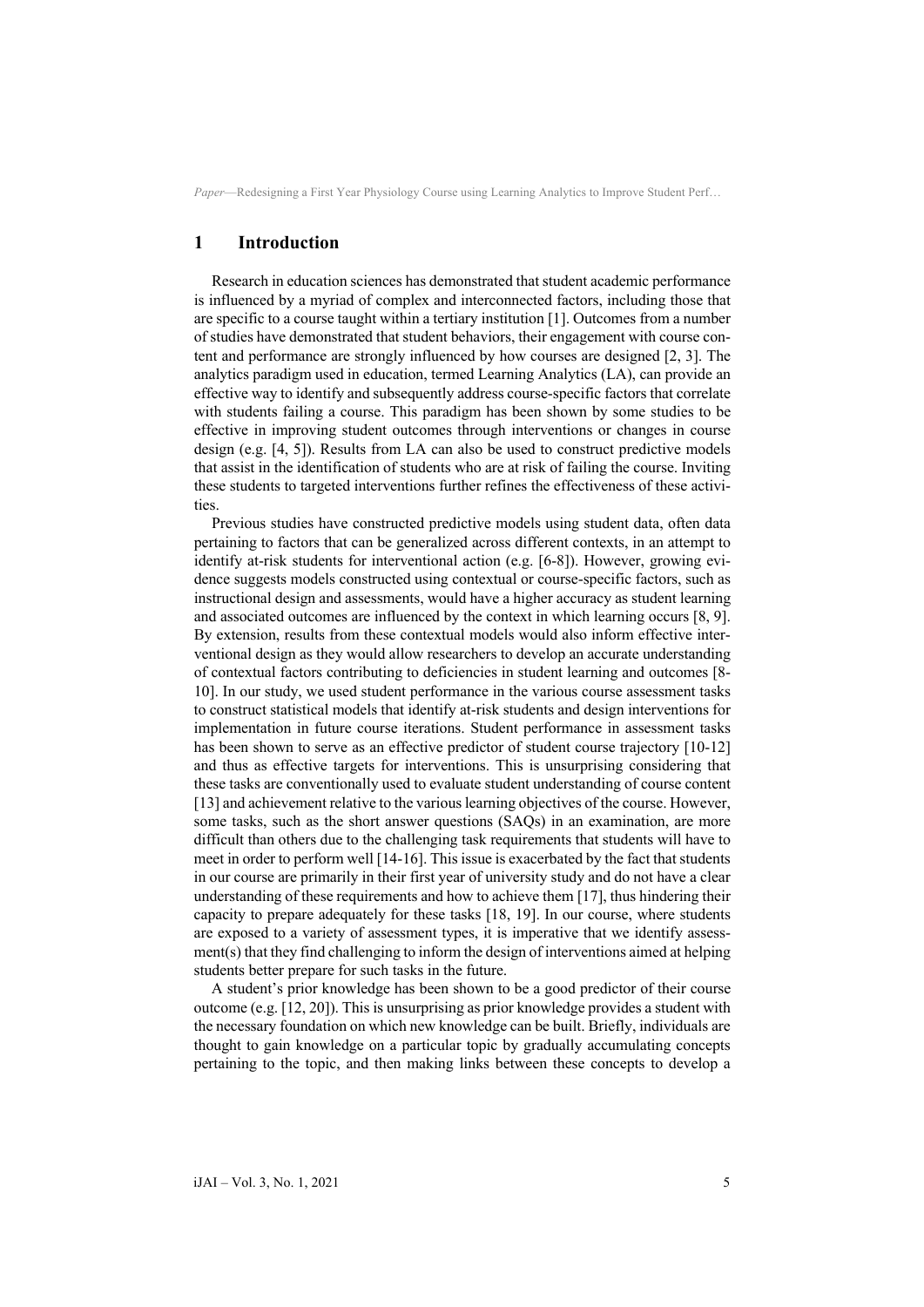deeper understanding of the subject matter [21]. This is highly pertinent in physiology, in which an integrated understanding of different physiological knowledge is necessary to develop a complex understanding of the various, highly coordinated and integrated body systems that constitute this discipline [16]. It is also important to note that prior knowledge from other domains, particularly chemistry, has also been argued to be critical in understanding the various chemical processes needed to sustain life in physiological systems [22].

The current study aimed to construct predictive models at two different time points within the 13-week academic semester (the typical course length in the tertiary institution where this study was conducted), which would be used to identify those students who are at risk of failing the course in future course iterations. Furthermore, the study attempted to identify assessment task(s) that students find challenging to inform the design of future interventions, ultimately aimed at improving student course performance and outcomes, especially for those at risk of failing the course.

## **2 Methods**

#### **2.1 Predictive model construction**

All data from students involved in this study  $(N = 876)$  was de-identified prior to any analysis. Statistical analysis was conducted using R v3.1.1 software [23]. Analysis was carried out as described in previous studies [24], [25]. Logistic regression was used in our study as student course outcome is binary (i.e. pass or fail) and has been shown to be capable of predicting student course outcomes with high accuracy [26]. A model that included every course assessment task and pre-university variable, with some exceptions detailed below, was constructed ("Model Full") in order to identify assessment tasks and/or any broader underlying learning issues that play a crucial role in negatively affecting student performance in the course. Two additional models were constructed to predict student course outcomes at week 5 ("Model A") and week 12 ("Model B") of the teaching semester in future course iterations. Every variable that was available at each time point was used to construct the models, with some exceptions detailed in the section below. Model parameters were estimated using maximum likelihood and ordinal variables were coded as continuous. Threshold for significance was p<0.05 for all statistical analysis conducted. The estimated coefficient for each variable in all models was tested for significance using the Wald test.

**Section 1: Defining variables.** The assessment tasks in this particular course are divided into four main components: Practical Core Competencies, Practical, Communication and Knowledge. The Practical Core Competencies component evaluates student mastery of four laboratory techniques. Students are given multiple attempts to demonstrate that they can perform these techniques satisfactorily and unassisted. Assessment tasks within each of the remaining components, and variables sourced from student pre-university experiences, are shown in Table 1. Broadly, the Practical component consists of four tasks (three reports, one worksheet) that are based on results collected from student-run experiments in laboratory practical sessions. The last task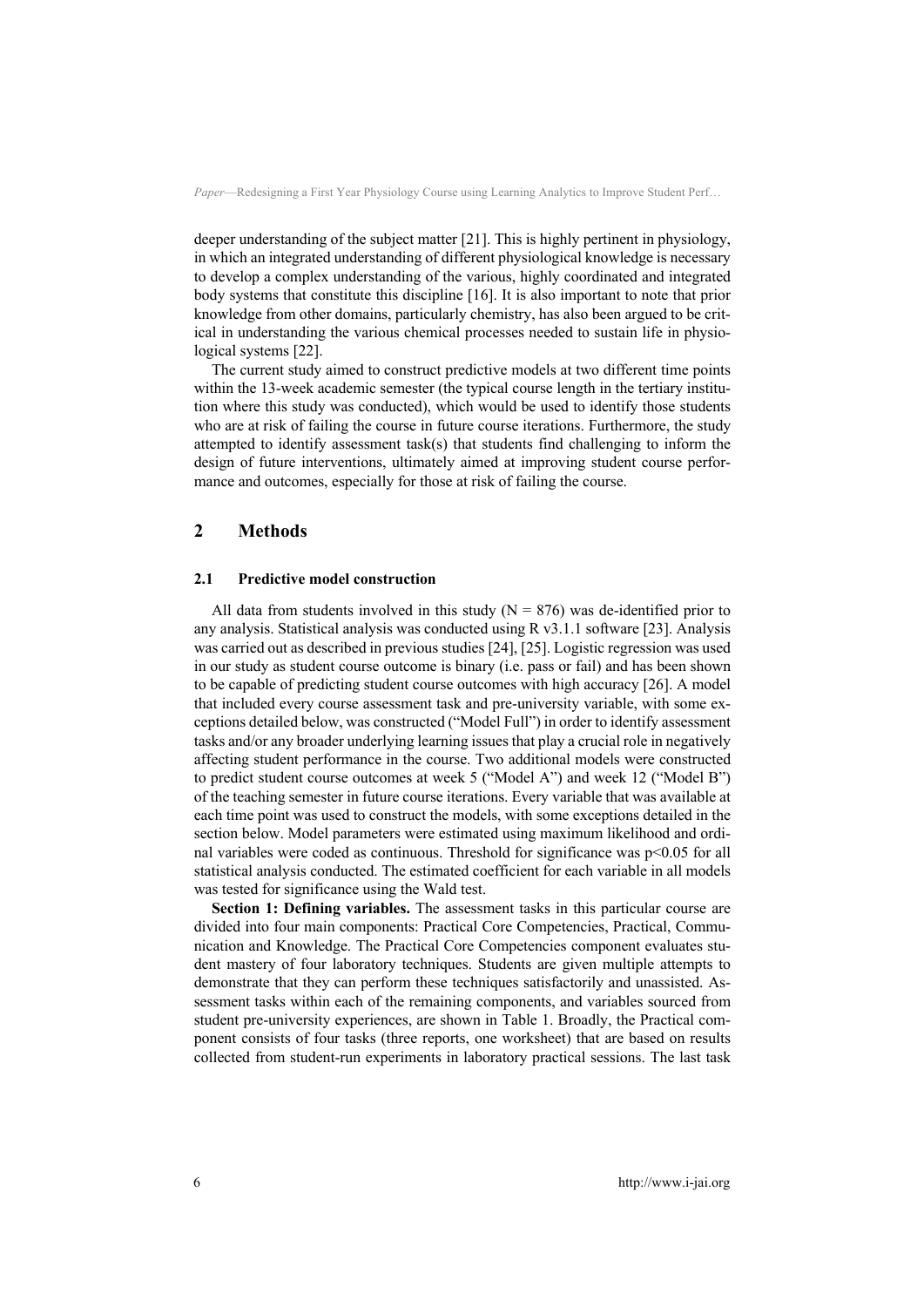required students to generate a concept map that integrates concepts across different physiological systems taught in the course. Tutors assist students in all tasks and are responsible for marking and providing students with constructive feedback. The Communication component focuses on improving student skills in writing about science in a variety of genres (see [27, 28] for more details). Knowledge is the most important component as the course is designed to ensure that students prioritize learning physiological concepts, so that they are adequately equipped for the higher level courses that they will study in the future. The final course grade is determined using a grading matrix approach that values student performance in all of the assessment tasks of the course to determine the final outcome [29]. Specifically, students are only assigned a specific course grade if they have achieved the minimum standard for every assessment component assigned to the grade.

**Table 1. a)** Pre-university experience variables and **b)** tasks underlying each course assessment component on which the current study is based, with the exception of Practical Core Competencies

| Abbreviation  | <b>Description</b>                                                                                     | Coding (variable type)                                                                             | Model(s) for which<br>data source used |  |
|---------------|--------------------------------------------------------------------------------------------------------|----------------------------------------------------------------------------------------------------|----------------------------------------|--|
| <b>ATAR</b>   | A rank summarizing each<br>student's high school per-<br>formance $-$ ranked 0 to 99,<br>worst to best | (continuous)                                                                                       |                                        |  |
| <b>ChemHS</b> | Whether the student studied<br>at least one high school<br>chemistry subject                           | Studied at least one of the<br>respective subjects in high<br>$school = 1$ . Did not study         | A and B                                |  |
| <b>BioHS</b>  | at least one high school bi-<br>ology subject                                                          | Whether the student studied any of the respective subject<br>in high school = $0$<br>(categorical) |                                        |  |

| I<br>×<br>٦ |  |
|-------------|--|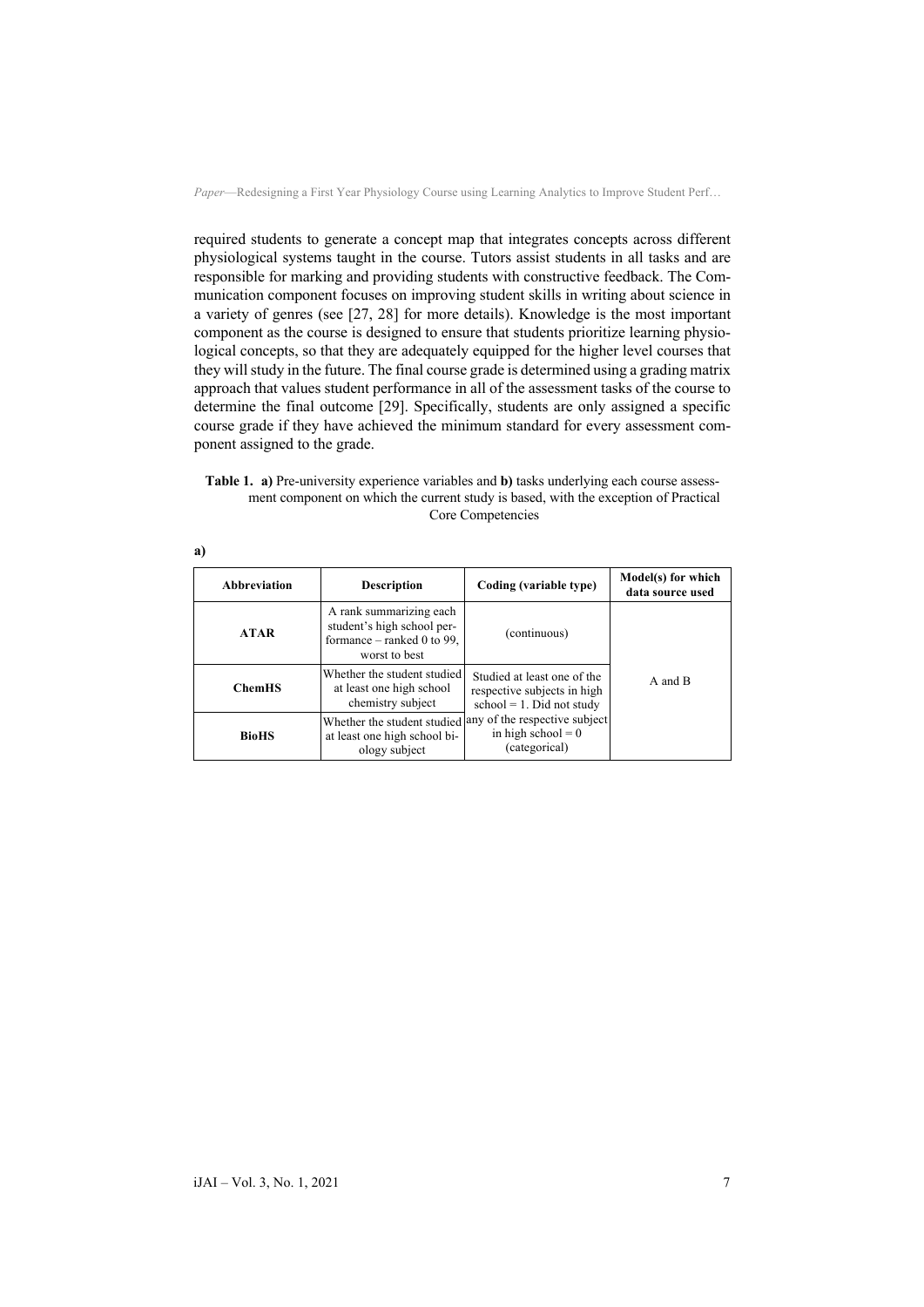| Component     | <b>Task</b><br>name/theme                                              | <b>Abbreviation</b> | Task type (in-<br>dividual/group                 | Final<br>Grading                                   | Model(s) for<br>which data<br>source was used |                  |
|---------------|------------------------------------------------------------------------|---------------------|--------------------------------------------------|----------------------------------------------------|-----------------------------------------------|------------------|
|               |                                                                        |                     | work)                                            |                                                    | $\boldsymbol{A}$                              | $\boldsymbol{B}$ |
|               | Osmosis                                                                | Prac 1              | Laboratory re-                                   |                                                    | ✓                                             | ✓                |
|               | <b>Action Potential</b>                                                | Prac 2              | port                                             |                                                    | ✓                                             | ✓                |
|               | <b>Skeletal Muscle</b>                                                 | Prac 3              | (individual)                                     |                                                    |                                               | ✓                |
| Practical     | Integration                                                            | Prac <sub>4</sub>   | Concept map<br>(individual)                      | Grades of<br>A-E (best<br>to worst),<br>graded us- | ÷.                                            | ✓                |
|               | Plant                                                                  | Prac 5              | Worksheet (in-<br>dividual)                      |                                                    | None                                          |                  |
|               | Personal<br>Response                                                   | Comm 1              | Essay<br>(individual)                            |                                                    | ✓                                             | ✓                |
|               | Professional<br>Response                                               | Comm 2              | Essay<br>(group)                                 |                                                    | None                                          |                  |
| Communication | PowerPoint<br>Presentation                                             | Comm <sub>3</sub>   | Presentation<br>slides<br>(group)                | ing rubrics                                        |                                               |                  |
|               | Online<br>Discussion                                                   | Comm 4              | Question & an-<br>swer<br>(individual)           |                                                    |                                               |                  |
|               | Group<br>Work                                                          | Comm 5              | Evaluating<br>group mates<br>(individual)        |                                                    |                                               |                  |
|               | Online Quiz 1                                                          | Quiz 1              |                                                  | 15%, 5%                                            | ✓                                             | ✓                |
|               | Online Quiz 2                                                          | Quiz 2              |                                                  | each, con-<br>verted from                          | $\overline{a}$                                | ✓                |
|               | Online Quiz 3                                                          | Ouiz 3              | <b>Ouestions</b> based<br>on concepts            | a raw score<br>of 20                               | None                                          |                  |
| Knowledge     | End of semester<br>(EOS) exam (2<br>parts):                            | $EOS: MCOs +$       | covered in the<br>course<br>(individual<br>work) | 85%, con-<br>verted from                           | None                                          |                  |
|               | Multiple Choice<br><b>Ouestions + Short</b><br><b>Answer Questions</b> | SAQs                |                                                  | a raw score<br>of 90                               |                                               |                  |

Assessment tasks Comm 2 to 5 were not included in the subsequent analysis, as they do not fulfil the independence of observations assumption. Briefly, for tasks Comm 2 and 3, students within each group would be assigned the same grade based on their group performance in these tasks. Comm 4 is a task that students are encouraged to complete individually, but this rule is not strictly enforced. It is also difficult to determine if students were objectively evaluating their groupmates in the Comm 5 task as student performance in the task is dependent on the grades they receive from their groupmates and these assigned grades are not moderated by the instructors (e.g. students could decide as a group to assign the highest grade to every group member, regardless of their actual performance). Thus, the assumption is violated because it is difficult to isolate the contribution of each student to the grade they have obtained for

**b)**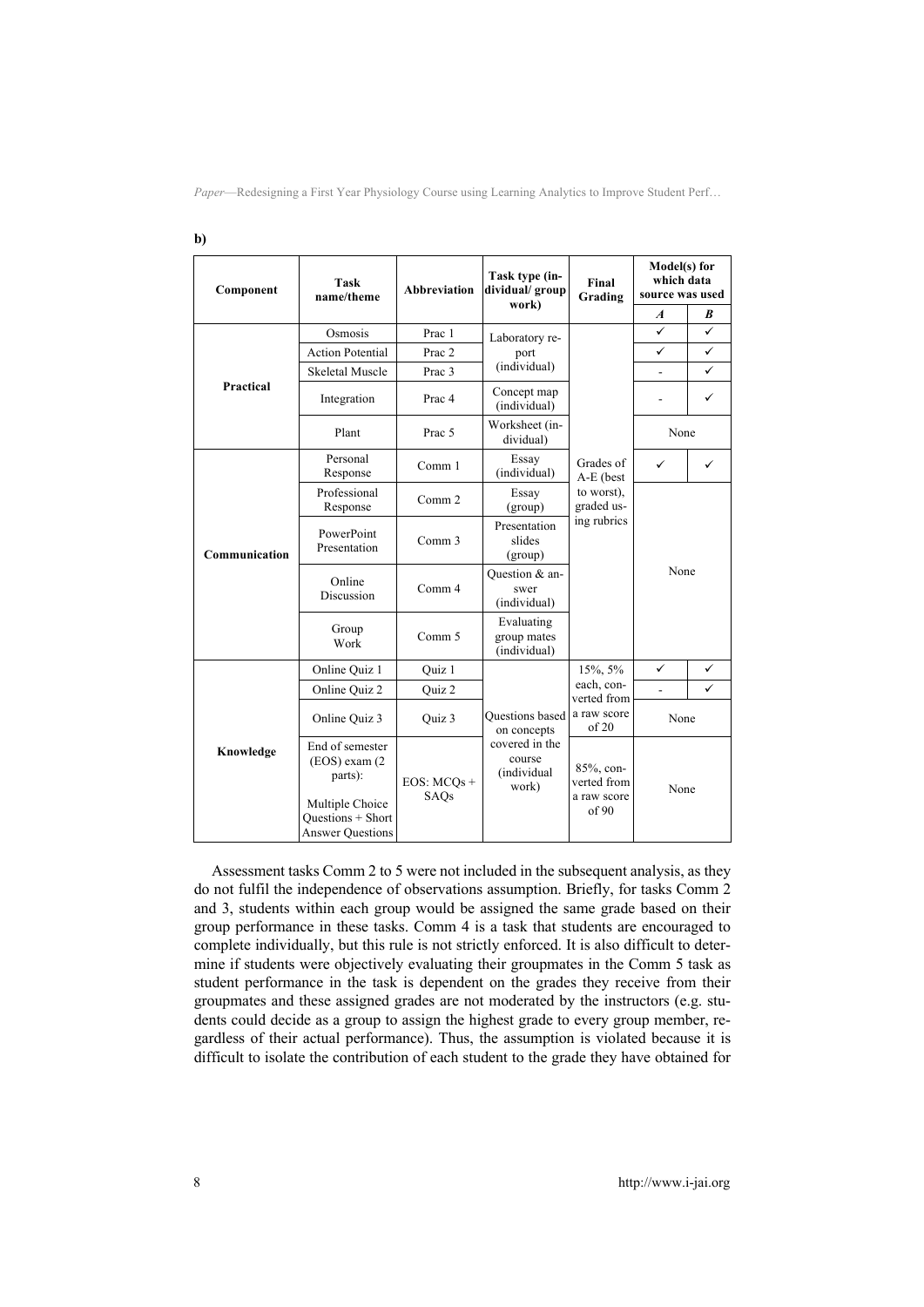these tasks. Student performance in the core competencies was not included in the model, because it perfectly discriminates between the two outcomes, i.e. students who do not demonstrate competence in any of the four techniques would fail the course by default. In the construction and implementation of the predictive models, students who were exempted from a particular assessment task were assigned the average grade, or score for quizzes, obtained by the cohort (4% of students in the cohort received at least 1 exemption). EOS, MCQs and SAQs were not included into any multivariable analysis due to reasons described below (Section 3.2).

**Section 2: Construction of the three logistic regression models.** First, logistic regression models where each variable was individually regressed against the outcome was constructed and the estimated coefficients tested for significance. Multivariable models – Model Full, A and B were then constructed and were tested to determine if they fulfilled the following regression assumptions:

- i. a minimum of 10 cases of the rarer outcome exist per variable and there are no missing values
- ii. absence of damaging multicollinearity
- iii. linearity between the logit outcome and continuous variables (including ordinal variables that were coded as such)

Model predictive performance was summarized using the Area Under the Receiver Operating Curve (AUCROC) as well as the Brier score. Both were estimated using Efron's enhanced bootstrap [30] that was repeated 200 times (see [24]). Briefly, AUCROC (ranging from 0 to 1) estimates the capacity of a model to discriminate between the two outcomes (pass and fail) and an accurate model would have a high AUCROC score. In contrast, the Brier score (ranging from 0 to 1) measures the difference between the predicted and actual probability of a student failing the course and an accurate model would have a relatively low Brier score.

## **3 Results**

### **3.1 Descriptive statistics and univariable regression outcomes**

Descriptive statistics of Pass and Fail students are presented in Table 2. Pass students performed better than Fail students in every assessment task evaluated in this current study. However, it was noted that not all pre-university experiences contribute to student performance in this first year university course.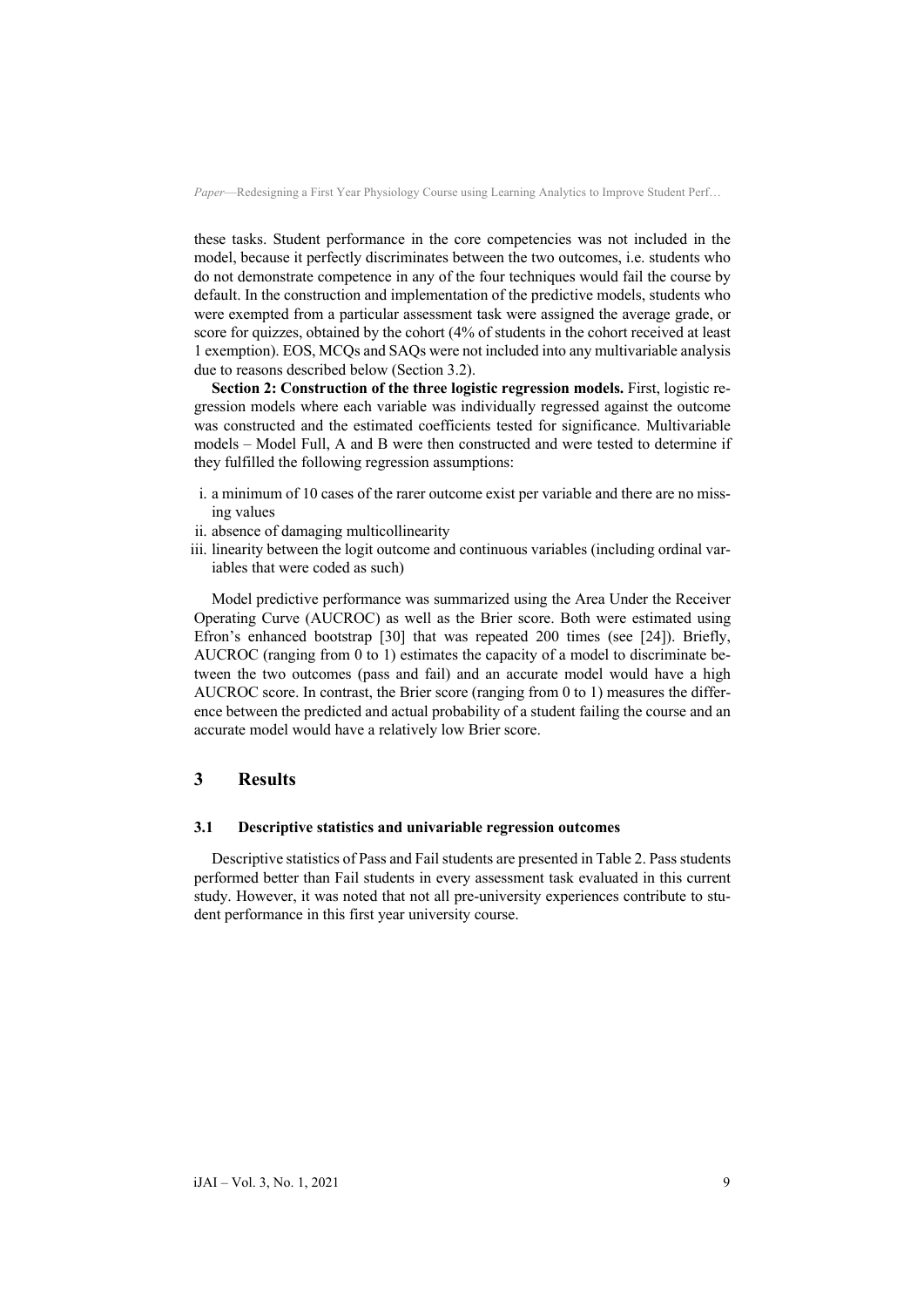**Table 2.** Descriptive statistics of a) categorical and b) continuous/ordinal data of students who passed and failed the course for each variable of interest. a) The percentage of students who studied at least one subject of interest (1) and those who did not (0) among students that passed (% Pass) and failed (% Fail) the course is presented for each categorical variable. Knowledge scores in b) were also scaled to 5% and are presented in parentheses.  $p<0.05$  was set as threshold required for significance. N = 876

**a)**

| Component                           | Variable (sub-category) | % Pass | % Fail |
|-------------------------------------|-------------------------|--------|--------|
| <b>Pre-university</b><br>experience | Chem $HS(1)$            | 85     |        |
|                                     | Chem $HS(0)$            | 79     |        |
|                                     | BioHS(1)                | 82     | 18     |
|                                     | BioHS(0)                | 84     |        |

**b)**

| Component                           | Variable          | Mean $\pm$ SD <sup>*</sup>             |                                        |                            | Median [IQR]*               |
|-------------------------------------|-------------------|----------------------------------------|----------------------------------------|----------------------------|-----------------------------|
|                                     |                   | Pass                                   | Fail                                   | Pass                       | Fail                        |
| <b>Pre-university</b><br>experience | ATAR              | $94.29 \pm 5.7$                        | $87.07 \pm 6.92$                       | 97[8]                      | 86[11.75]                   |
| Practical                           | Prac 1            | $4.06 \pm 0.50$                        | $3.54 \pm 0.81$                        | 4[0]                       | 4[1]                        |
|                                     | Prac 2            | $4.50 \pm 0.57$                        | $3.85 \pm 0.99$                        | 5[1]                       | 4[0]                        |
|                                     | Prac 3            | $4.68 \pm 0.52$                        | $3.90 \pm 1.13$                        | 5[1]                       | 4[1]                        |
|                                     | Prac <sub>4</sub> | $4.25 \pm 0.76$                        | $3.48 \pm 1.16$                        | 4[1]                       | 4[1]                        |
|                                     | Prac 5            | $4.92 \pm 0.33$                        | $4.45 \pm 1.21$                        | 5[0]                       | 5[0]                        |
| Communication                       | Comm 1            | $4.33 \pm 0.66$                        | $3.7 \pm 1.07$                         | 4[1]                       | 4[1]                        |
| Knowledge                           | Quiz 1            | $14.10 \pm 3.59$<br>$(3.52 \pm 0.9)$   | $9.26 \pm 4.37$<br>$(2.31 \pm 1.09)$   | 15[5]<br>(3.75[1.25])      | 10[6]<br>(2.5[1.5])         |
|                                     | Quiz 2            | $13.33 \pm 3.92$<br>$(3.33 \pm 0.98)$  | $7.68 \pm 4.89$<br>$(1.92 \pm 1.22)$   | 13[5]<br>(3.25[1.25])      | 8[6.75]<br>(2[1.69])        |
|                                     | Ouiz 3            | $14.22 \pm 4.12$<br>$(3.56 \pm 1.03)$  | $8.18 \pm 5.6$<br>$(2.04 \pm 1.4)$     | 15[6]<br>(3.75[1.5])       | 9[7]<br>(2.25[1.75])        |
|                                     | <b>MCQ</b>        | $45.83 \pm 8.04$<br>$(3.47 \pm 0.61)$  | $24.84 \pm 8.05$<br>$(1.88 \pm 0.61)$  | 46.2[12.21]<br>(3.5[0.93]) | 26.73[7.18]<br>(2.03[0.54]) |
|                                     | SAQ               | $14.48 \pm 3.04$<br>$(3.02 \pm 0.63)$  | $8.08 \pm 3.16$<br>$(1.68 \pm 0.66)$   | 14.5[4]<br>(3.02[0.83])    | 8.5[4]<br>(1.77[0.83])      |
|                                     | <b>EOS</b>        | $69.44 \pm 12.18$<br>$(3.35 \pm 0.56)$ | $32.92 \pm 10.11$<br>$(1.83 \pm 0.56)$ | 70[18.5]<br>(3.36[0.92])   | 35.18[8.99]<br>(1.96[0.5])  |

\*Scores are out of 5 for Pracs  $1 - 5$  and Comm 1, out of 20 for Quizzes  $1 - 3$ , 66 for MCQ, 24 for SAQ, 90 for EOS; Rank out of 99 for ATAR.

Univariable regression models were constructed for each variable to provide a preliminary indication of their relationship with each student's probability of failing the course. There is evidence to suggest that every variable (Table 3), except BioHS  $(p>0.05)$  has a significant inverse relationship with the outcome, where the odds of failing the course decreases when student performance in the assessment tasks increases (p<0.001 each variable) or when students studied at least one chemistry subject in high school ( $p<0.01$ ).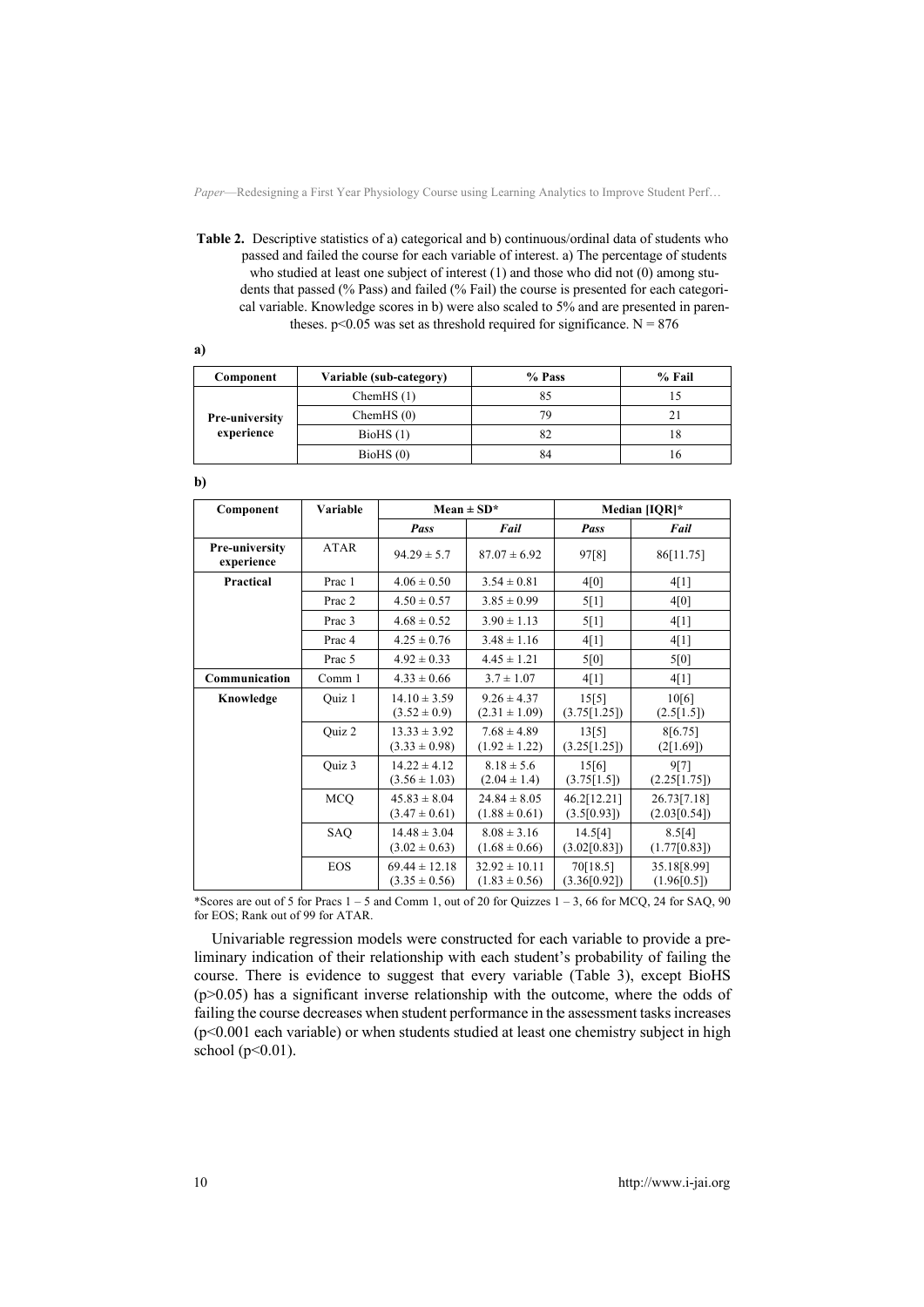| Variable          | ß        | <b>Std.Error</b> | <b>OR</b> | Z         | Sig.      |
|-------------------|----------|------------------|-----------|-----------|-----------|
| ChemHS            | $-0.456$ | 0.185            | 0.634     | $-2.460$  | p<0.01    |
| <b>BioHS</b>      | 0.109    | 0.180            | 1.116     | 0.607     | <b>NS</b> |
| <b>ATAR</b>       | $-0.156$ | 0.014            | 0.856     | $-10.805$ |           |
| Prac 1            | $-1.399$ | 0.171            | 0.247     | $-8.160$  |           |
| Prac 2            | $-1.259$ | 0.150            | 0.284     | $-8.384$  |           |
| Prac 3            | $-1.377$ | 0.152            | 0.252     | $-9.085$  |           |
| Prac <sub>4</sub> | $-0.897$ | 0.104            | 0.408     | $-8.642$  |           |
| Prac 5            | $-0.919$ | 0.144            | 0.399     | $-6.363$  |           |
| Comm 1            | $-0.920$ | 0.118            | 0.398     | $-7.800$  | p<0.001   |
| Ouiz 1            | $-0.285$ | 0.027            | 0.752     | $-10.691$ |           |
| Ouiz 2            | $-0.279$ | 0.025            | 0.756     | $-11.297$ |           |
| Ouiz 3            | $-0.236$ | 0.021            | 0.790     | $-11.366$ |           |
| MCO               | $-0.581$ | 0.060            | 0.480     | $-12.298$ |           |
| SAQ               | $-0.734$ | 0.061            | 0.559     | $-9.545$  |           |
| <b>EOS</b>        | $-0.856$ | 0.115            | 0.425     | $-7.464$  |           |

**Table 3.** Univariable logistic regression models with unscaled β coefficients. Intercept for each univariable model is not presented

### **3.2 Multivariable analysis**

Every variable from the univariable analysis was used to construct multivariable models to determine how each variable, together with other variables, influences the outcomes as student course outcomes. This is important as, in reality, each variable cannot influence students' course outcomes independently of the other variables. Others have also argued that the variables in the multivariable model should not be derived solely from the results of the univariable regression analysis (i.e. only retaining significant variables) as the contribution of certain variables to the outcome can vary depending on whether they are placed in a univariable or multivariable regression model [24, 31].

Student performance in the EOS exams was removed from Model Full as there is evidence to suggest that student performance in the EOS exam alone can be used to accurately predict student course trajectory. Bootstrap model performance for the EOS univariable model had a higher AUCROC (0.992) and Brier score (0.018) compared to the model with every predictor except Comm 2 to 5 and EOS (AUCROC: 0.906, Brier: 0.084, Table 4), Model 1 (AUCROC: 0.883, Brier: 0.095, Table 5) and Model 2 (AUCROC: 0.901, Brier: 0.086, Table 6). This result is also unsurprising given that the course curriculum was designed with a greater focus towards developing and assessing student understanding of biological concepts to better prepare them for more advanced courses in the future.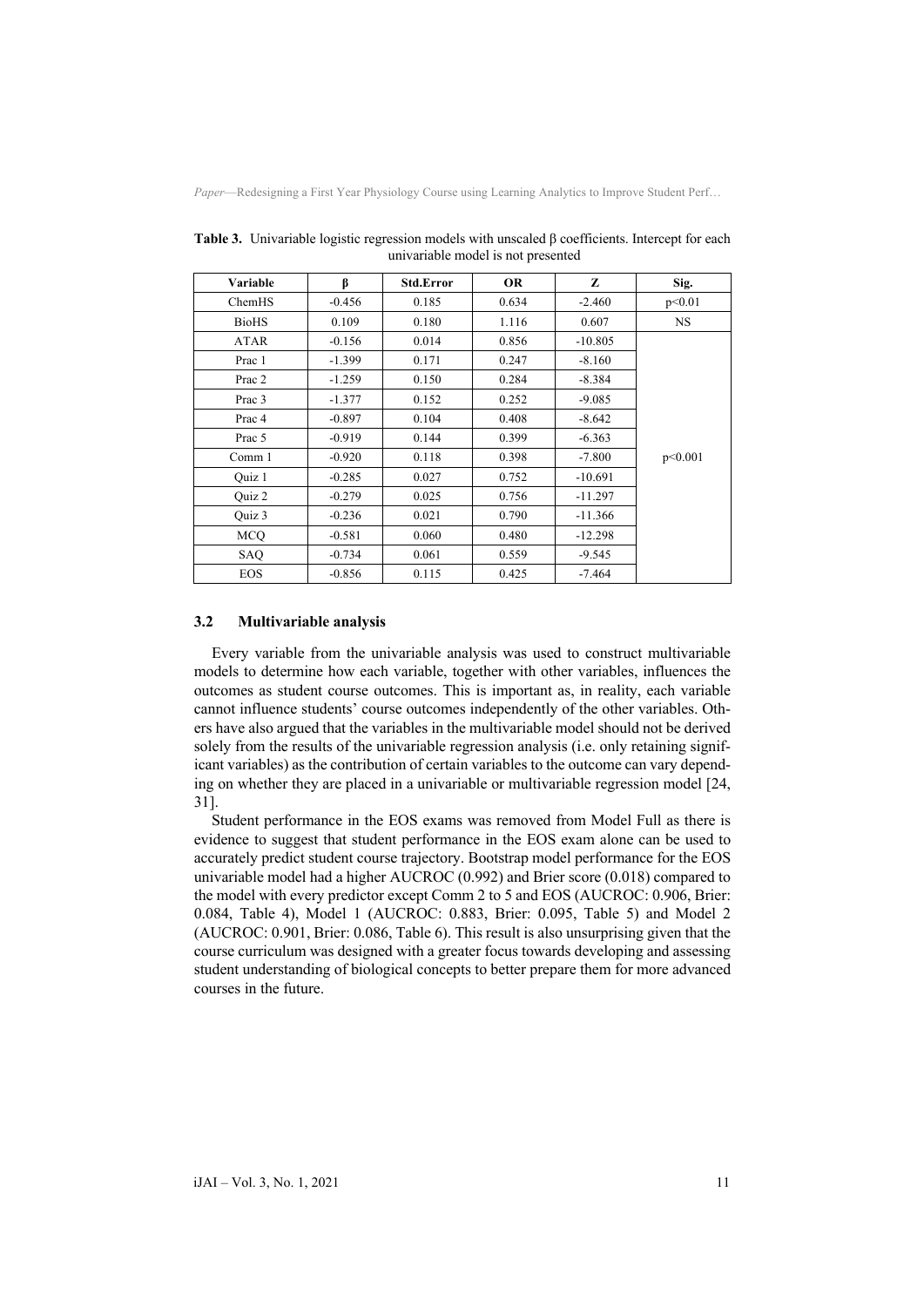| Variable                                  | β        | Std.Error | <b>OR</b>     | Z        | Sig.      |  |  |  |  |
|-------------------------------------------|----------|-----------|---------------|----------|-----------|--|--|--|--|
| Intercept                                 | 15.791   | 1.698     | $7.21x10^{6}$ | 9.299    | p<0.001   |  |  |  |  |
| <b>ATAR</b>                               | $-0.090$ | 0.019     | 0.914         | $-4.828$ | p<0.001   |  |  |  |  |
| ChemHS                                    | $-0.361$ | 0.295     | 0.697         | $-1.225$ | <b>NS</b> |  |  |  |  |
| <b>BioHS</b>                              | $-0.113$ | 0.288     | 0.893         | $-0.393$ | <b>NS</b> |  |  |  |  |
| Prac 1                                    | $-0.422$ | 0.251     | 0.656         | $-1.679$ | <b>NS</b> |  |  |  |  |
| Prac 2                                    | $-0.349$ | 0.196     | 0.705         | $-1.778$ | <b>NS</b> |  |  |  |  |
| Prac 3                                    | $-0.403$ | 0.205     | 0.668         | $-1.966$ | p<0.05    |  |  |  |  |
| Prac <sub>4</sub>                         | $-0.418$ | 0.152     | 0.658         | $-2.754$ | p<0.01    |  |  |  |  |
| Prac 5                                    | $-0.133$ | 0.199     | 0.875         | $-0.669$ | <b>NS</b> |  |  |  |  |
| Comm 1                                    | $-0.209$ | 0.162     | 0.812         | $-1.286$ | <b>NS</b> |  |  |  |  |
| Quiz 1                                    | $-0.115$ | 0.034     | 0.891         | $-3.378$ | p<0.001   |  |  |  |  |
| Quiz 2                                    | $-0.112$ | 0.035     | 0.894         | $-3.255$ | p<0.01    |  |  |  |  |
| Quiz 3                                    | $-0.101$ | 0.028     | 0.904         | $-3.632$ | p<0.001   |  |  |  |  |
|                                           |          | Summary   |               |          |           |  |  |  |  |
| Bootstrap validation of model performance |          |           | Value         |          |           |  |  |  |  |
| <b>Brier score</b>                        |          |           | 0.084         |          |           |  |  |  |  |
| <b>AUCROC</b>                             |          |           | 0.906         |          |           |  |  |  |  |

**Table 4.** Logistic regression using every possible assessment item in the course, with the exception of tasks pertaining to Comm 2-5 and the EOS exam. Unscaled β coefficients are presented.

**Table 5.** Logistic regression model that would be used to predict student course outcome at time point 1 (Model A).

| Variable                                  | β        | <b>Std.Error</b> | <b>OR</b>            | Z        | Sig.      |
|-------------------------------------------|----------|------------------|----------------------|----------|-----------|
| Intercept                                 | 14.273   | 1.423            | $1.58 \times 10^{6}$ | 10.033   | p<0.001   |
| ChemHS                                    | $-0.480$ | 0.273            | 0.619                | $-1.758$ | <b>NS</b> |
| <b>BioHS</b>                              | 0.068    | 0.265            | 1.070                | 0.256    | NS.       |
| ATAR                                      | $-0.102$ | 0.017            | 0.903                | $-5.948$ | p<0.001   |
| Prac 1                                    | $-0.714$ | 0.220            | 0.490                | $-3.240$ | p<0.01    |
| Prac 2                                    | $-0.677$ | 0.174            | 0.508                | $-3.889$ | p<0.001   |
| Comm 1                                    | $-0.339$ | 0.144            | 0.713                | $-2.357$ | p<0.05    |
| Ouiz 1                                    | $-0.203$ | 0.030            | 0.816                | $-6.795$ | p<0.001   |
|                                           |          | Summary          |                      |          |           |
| Bootstrap validation of model performance |          |                  |                      | Value    |           |
| <b>Brier score</b>                        |          |                  |                      | 0.095    |           |
| <b>AUCROC</b>                             |          |                  |                      | 0.883    |           |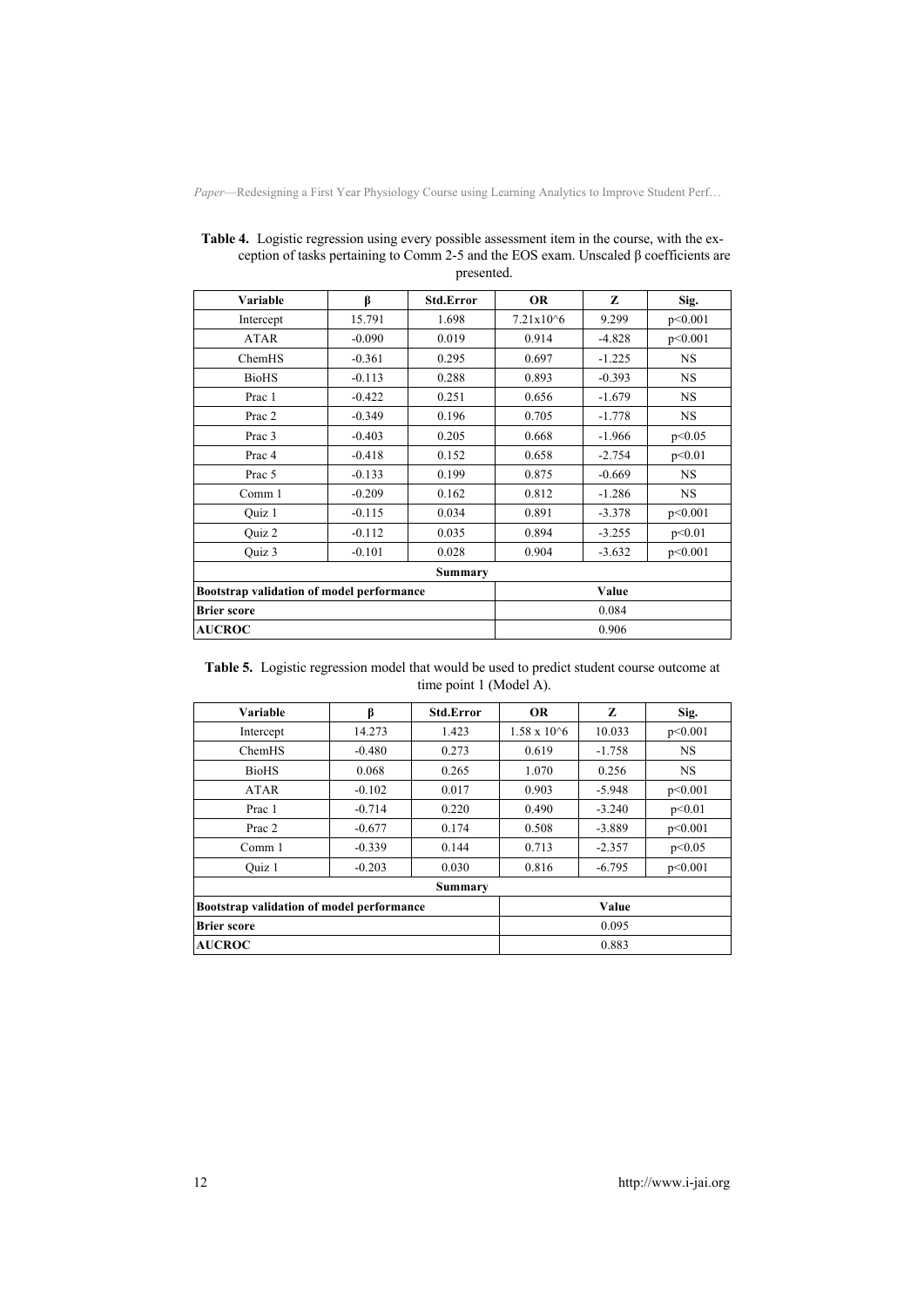| Variable           | β                                         | Std.Error | <b>OR</b>             | Z        | Sig.      |  |
|--------------------|-------------------------------------------|-----------|-----------------------|----------|-----------|--|
| Intercept          | 15.328                                    | 1.570     | $4.539 \times 10^{6}$ | 9.765    | p<0.001   |  |
| ChemHS             | $-0.445$                                  | 0.289     | 0.641                 | $-1.540$ | <b>NS</b> |  |
| <b>BioHS</b>       | $-0.021$                                  | 0.282     | 0.980                 | $-0.073$ | NS.       |  |
| <b>ATAR</b>        | $-0.087$                                  | 0.018     | 0.917                 | $-4.784$ | p<0.001   |  |
| Prac 1             | $-0.382$                                  | 0.245     | 0.682                 | $-1.557$ | <b>NS</b> |  |
| Prac 2             | $-0.445$                                  | 0.202     | 0.641                 | $-2.198$ | p<0.05    |  |
| Prac 3             | $-0.439$                                  | 0.200     | 0.645                 | $-2.191$ | p<0.05    |  |
| Prac 4             | $-0.433$                                  | 0.142     | 0.649                 | $-3.042$ | p<0.01    |  |
| Comm 1             | $-0.260$                                  | 0.159     | 0.771                 | $-1.634$ | NS.       |  |
| Quiz 1             | $-0.142$                                  | 0.033     | 0.868                 | $-4.312$ | p<0.001   |  |
| Quiz 2             | $-0.157$                                  | 0.032     | 0.855                 | $-4.964$ | p<0.001   |  |
|                    |                                           | Summary   |                       |          |           |  |
|                    | Bootstrap validation of model performance |           |                       | Value    |           |  |
| <b>Brier score</b> |                                           |           | 0.086                 |          |           |  |
| <b>AUCROC</b>      |                                           |           | 0.901                 |          |           |  |

**Table 6.** Logistic regression model that would be used to predict student course outcome at time point 2 (Model B).

## **4 Discussion**

Factors influencing student academic performance in tertiary education are multifaceted and are often dependent on the context in which learning occurs [1-3]. The LA paradigm is often employed by researchers to develop an understanding of the student learning process, which in turn allows them to identify and address ineffective learning practices through targeted interventions (e.g. [4, 5]). Assessment tasks would serve as suitable targets for interventional action and also as reliable variables to construct highly accurate predictive models, given that they have been known to drive the student learning process and to predominantly influence student course outcomes [13, 18, 32]. This is particularly apt for first-year university students, and even more so for at-risk students, as they have a poorer understanding of how to perform competently in assessment tasks [17-19, 33]. The current study attempted to construct predictive models, which would be used to identify those in the student cohort that are at risk of failing the course in future course iterations. Furthermore, the study attempted to identify assessment task(s) that students find challenging, as this would inform the design of future interventions.

Similar to the findings of other studies [8, 9], the current study highlights the importance of course-specific factors in predicting student course performance. However, unlike other studies (e.g. [8, 12]), our models did not include data on student interactions with the course Learning Management Systems (LMS), but instead included preuniversity variables that could influence student assessment task performance. This was because our primary goal was to identify assessment tasks or variables relating to assessment task performance that our students found challenging to serve as the basis of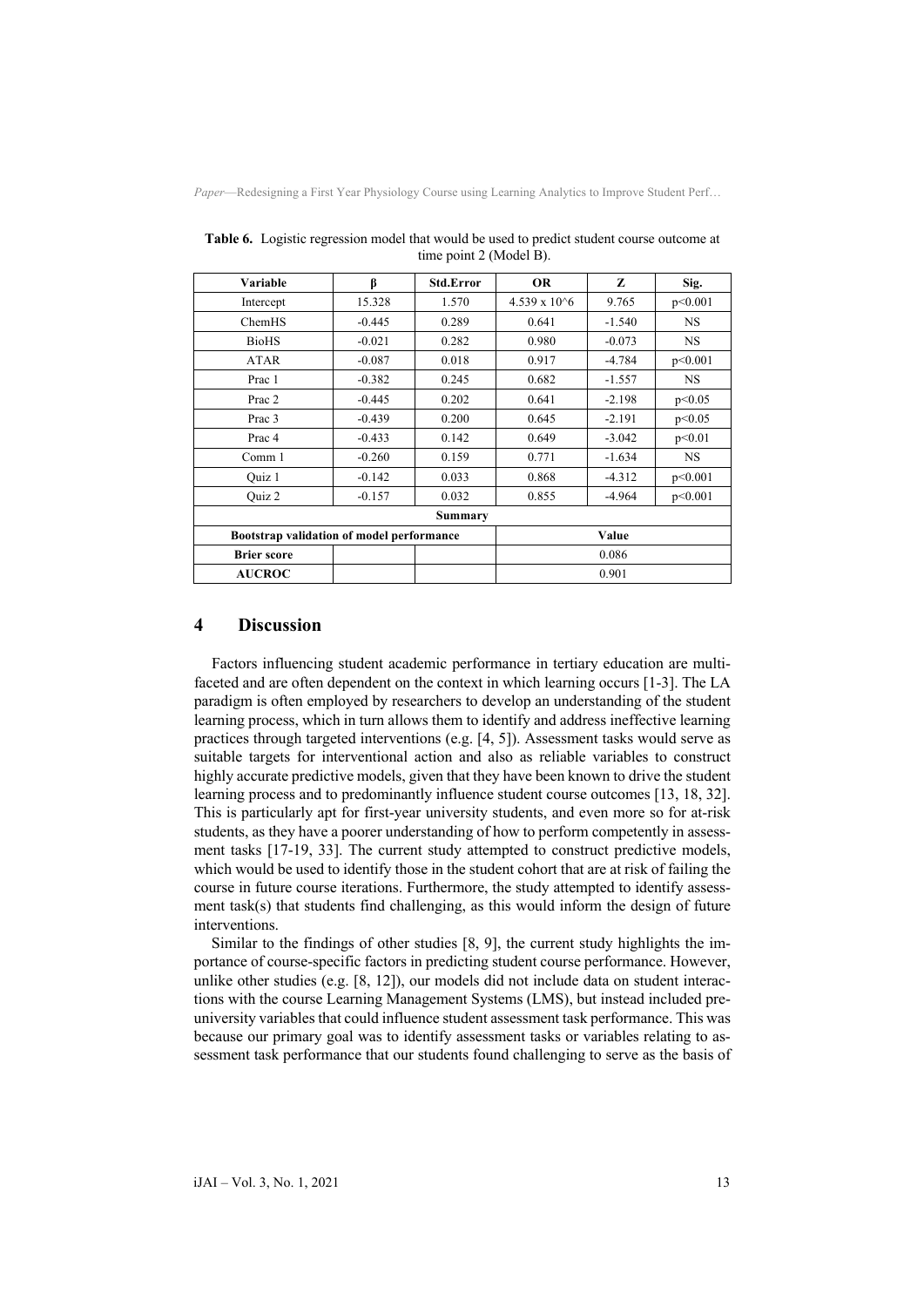future interventions. Additionally, models constructed using such variables were highly accurate, in that both of our predictive models (Tables 5 and 6) have excellent capacity to discriminate between the two outcomes, as shown by an AUCROC value between 0.8 and 0.9 [34], and thus allow us to better identify those students at-risk of failing the course in future course iterations. Evidently, as others have also demonstrated [11, 12], assessment tasks are highly capable of predicting student course outcome due to the intrinsic nature of assessments, specifically to expose student understanding of course content [13] and to indicate the extent to which students achieve course learning objectives. Our results from this study, in tandem with education literature and instructor insights, allowed us to identify deficiencies in certain aspects of the student learning process and issues underlying poor assessment performance.

Firstly, this analysis showed that students were found to perform the worst in assessment tasks that evaluated their understanding of physiological concepts taught in our course (Tables 2 and 4). Observed poor performance across every knowledge-based task suggests issues with the learning process, and specifically this could be attributed to students using inappropriate learning goals to direct their learning, resulting in poor learning outcomes [37]. First-year university students have been shown to learn didactically, where students passively learn content in the manner in which it is delivered [35]. As traditional university courses are modular in nature, students would learn concepts without integrating them across modules and physiological systems [36], and this in turn hinders the development of complex conceptual understanding in our course [16, 21]. The lack of such integration by our students is further exemplified by the fact that they scored the lowest in the SAQ task (Tables 2 and 4), where conceptual integration is an important feature of high-scoring answers to these questions [14, 16]. This finding also validates the necessity of the inclusion of this learning activity which was designed using insights from course coordinators as well as education literature, and implemented in our course prior to this study [37]. As conceptual integration primarily occurs during learning outside of lectures, the learning activity was designed to optimize the student learning process by highlighting the importance of such integration in developing complex understanding of physiological systems [37]. Results were favorable, as analysis revealed that students who participated in the learning activity developed a better understanding of course content by the end of the course than those who did not participate [37].

Secondly, the current study findings also show that the SAQ task was the most challenging assessment task for our students (Tables 3 and 4). Unlike other assessment tasks, students are only exposed to the SAQs in the EOS exam and, therefore, are not given feedback on their performance until after they have completed the course. The lack of feedback to develop the already limited understanding of assessment requirements by first-year students, results in poor self-evaluation of future task performance, and this in turn prevents students from adequately preparing for the task [17, 38]. This is especially true for poor performing students for whom self-evaluation is most inaccurate and often results in them overestimating themselves  $-$  a well-documented phenomenon that is termed the Dunning-Kruger effect [39-41]. SAQs also have complex, often subjective task requirements, which further exacerbate the problem [14-16]. These requirements include coherence of presented ideas, inclusion of concepts that are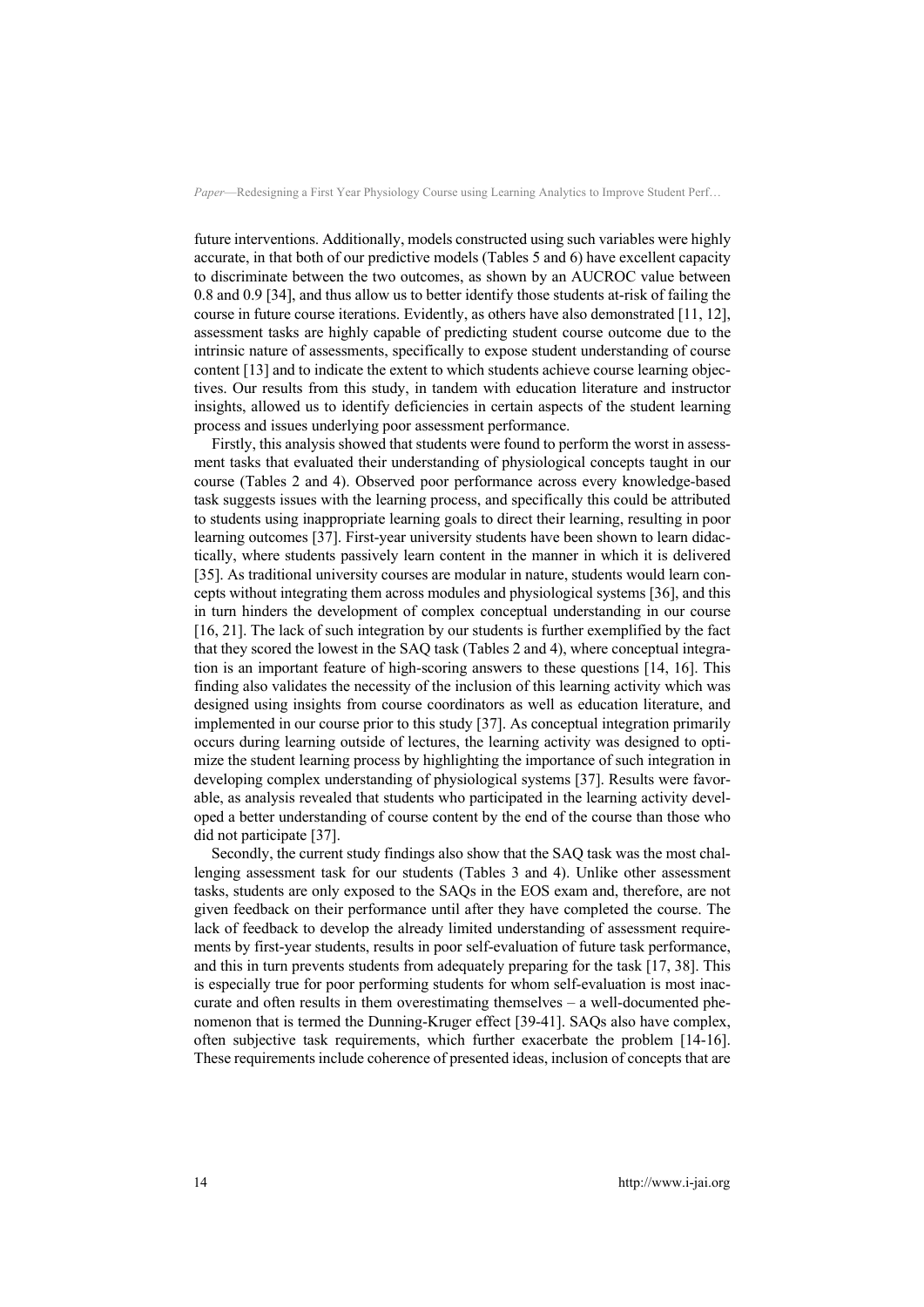relevant to the question and the fact that it is difficult for naïve assessors to determine the level of detail required in their answers to the SAQs [14-16]. Even though the preexisting activity [37] improved student SAQ performance via improvements in student conceptual understanding, the feedback given in the activity was too complex to serve as goals or standards that students can use to prepare for the SAQ task. Therefore, feedback in the pre-existing activity [37] was refined to include key SAQ requirements and advice about how to adequately demonstrate them in answers, and this was articulated to students via a second learning activity [42]. Results suggests that the second activity improved student SAQ performance and that students thought the activity was useful for learning and that it helped with their preparation for the EOS exam [42].

It can be concluded that student performance in assessment tasks is a strong predictor of student course trajectory. However, implementing models at earlier time points (earlier than week 5 in this instance) would require the inclusion of additional variables in order to ensure that the relatively high predictive power of the models is maintained. These variables can include student performance in formative learning activities, such as questions administered at set intervals during lectures [11], in class tasks designed to improve student learning and course outcome (e.g. the two interventional learning activities [37, 42]), or other proxy measures of performance such as student learning behaviors and dispositions [43]. These variables could also provide additional insights into the student learning process and issues that can be addressed in future interventions. For instance, future interventions in our course could be designed to enrich students' fundamental physiological knowledge, as poor performing students in our course lacked the prior knowledge necessary (as evidenced by a low ATAR rank) to learn content taught in our course effectively [21]. A 'recommender' system (e.g. [44]) can also be utilized to help students identify gaps in their prior knowledge and facilitate student engagement with said content prior to the start of the teaching semester to ensure that they are better prepared for the course.

Lastly, findings demonstrate that the combined use of data-driven methods of LA, education science principles (e.g. the Structure of Observed Learning Outcomes (SOLO)) and course coordinator experience is valuable in the design and redesign of learning activities, as was with the case with the first and second interventions described in this study [37, 42]. Furthermore, outcomes from each intervention will then feed into the LA data in subsequent course iterations, leading to even better, improved course design in the future (See Figure 1).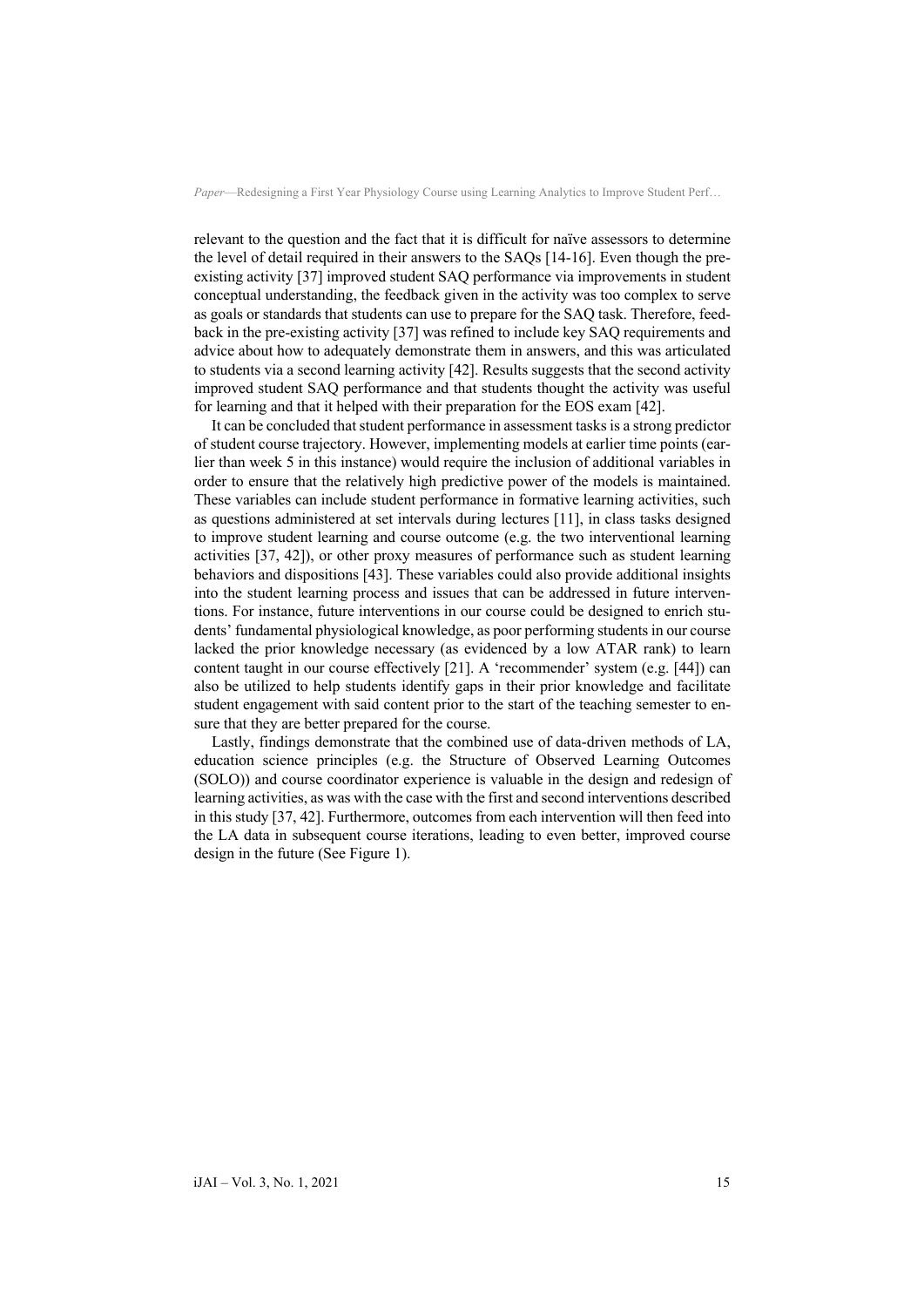

**Fig. 1.** Learning analytics cycle, adapted for the current study. Chart depicts how LA can be used in tandem with course coordinator experience and learning theories to enhance effectiveness of learning activities in improving student course outcome.

## **5 References**

- [1] V. Tinto, "Research and practice of student retention: what next?," *Journal of College Student Retention: Research, Theory & Practice,* vol. 8, no. 1, pp. 1-19, 2006.
- [2] Q. Nguyen, B. Rienties, L. Toetenel, R. Ferguson, and D. Whitelock, "Examining the designs of computer-based assessment and its impact on student engagement, satisfaction, and pass rates," *Computers in Human Behavior,* vol. 76, pp. 703-714, 2017, https://doi.org/10.1016/j.chb.2017.03.028
- [3] B. Rienties and L. Toetenel, "The impact of learning design on student behaviour, satisfaction and performance: A cross-institutional comparison across 151 modules," *Computers in Human Behavior,* vol. 60, pp. 333-341, 2016, https://doi.org/10.1016/j.chb.2016.02.074
- [4] L. Toetenel and B. Rienties, "Learning Design creative design to visualise learning activities," *Open Learning: The Journal of Open, Distance and e-Learning,* vol. 31, no. 3, pp. 233-244, 2016, https://doi.org/10.1080/02680513.2016.1213626
- [5] A. van Leeuwen, J. Janssen, G. Erkens, and M. Brekelmans, "Teacher regulation of cognitive activities during student collaboration: Effects of learning analytics," *Computers & Education,* vol. 90, pp. 80-94, 2015, https://doi.org/10.1016/j.compedu.2015.09.006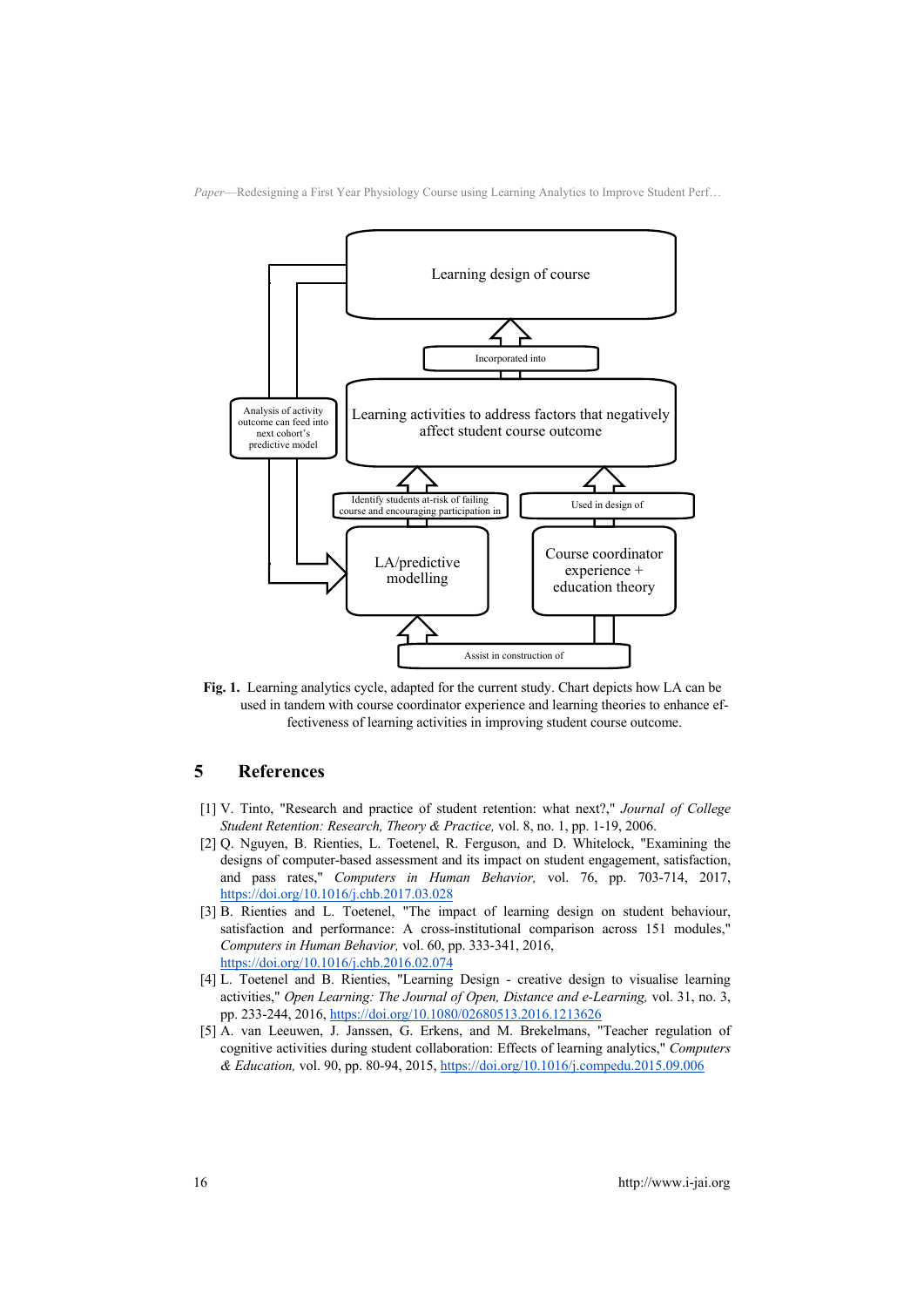- [6] S. Palmer, "Modelling engineering student academic performance using academic analytics," *International Journal of Engineering Education,* vol. 29, no. 1, pp. 132-138, 2013.
- [7] S. M. Jayaprakash, E. W. Moody, E. J. Lauría, J. R. Regan, and J. D. Baron, "Early alert of academically at-risk students: An open source analytics initiative," *Journal of Learning Analytics,* vol. 1, no. 1, pp. 6-47, 2014, https://doi.org/10.18608/jla.2014.11.3
- [8] D. Gašević, S. Dawson, T. Rogers, and D. Gasevic, "Learning analytics should not promote one size fits all: The effects of instructional conditions in predicting academic success," *The Internet and Higher Education,* vol. 28, no. C, pp. 68-84, 2016, https://doi.org/10.1016/j.iheduc.2015.10.002
- [9] C. Finnegan, L. V. Morris, and K. Lee, "Differences by Course Discipline on Student Behavior, Persistence, and Achievement in Online Courses of Undergraduate General Education," *Journal of College Student Retention: Research, Theory & Practice,* vol. 10, no. 1, pp. 39-54, 2008, https://doi.org/10.2190/cs.10.1.d
- [10] J. Y-K. Yau and D. Ifenthaler, "Reflections on Different Learning Analytics Indicators for Supporting Study Success," *International Journal of Learning Analytics and Artificial Intelligence for Education (iJAI),* vol. 2, no. 2, p. 4, 2020, https://doi.org/10.3991/ijai.v2i2.15639
- [11] U. Lee, G. Sbeglia, M. Ha, S. Finch, and R. Nehm, "Clicker Score Trajectories and Concept Inventory Scores as Predictors for Early Warning Systems for Large STEM Classes," *Journal of Science Education and Technology,* vol. 24, no. 6, pp. 848-860, 2015, https://doi.org/10.1007/s10956-015-9568-2
- [12] D. T. Tempelaar, B. Rienties, and B. Giesbers, "In search for the most informative data for feedback generation: Learning analytics in a data-rich context," *Computers in Human Behavior,* vol. 47, no. C, pp. 157-167, 2015, https://doi.org/10.1016/j.chb.2014.05.038
- [13] M. Segers, F. Dochy, and E. Cascallar, Optimising New Modes of Assessment: In Search of Qualities and Standards. Dordrecht: Springer Netherlands, 2003, https://doi.org/10.1007/0- 306-48125-1
- [14] J. Carnegie, "Use of Feedback-Oriented Online Exercises to Help Physiology Students Construct Well-Organized Answers to Short-Answer Questions," *CBE—Life Sciences Education,* vol. 14, no. 3, pp. 1-12, 2015, https://doi.org/10.1187/cbe.14-08-0132
- [15] L. Rozenblit and F. Keil, "The misunderstood limits of folk science: an illusion of explanatory depth," *Cognitive Science,* vol. 26, no. 5, pp. 521-562, 2002, https://doi.org/10.1207/s15516709cog2605\_1
- [16] A. J. Sefton, "The Future of Teaching Physiology: An International Viewpoint," *Advances in Physiology Education,* vol. 20, no. 1, pp. S53-S58, 1998, https://doi.org/10.1152/advances.1998.275.6.S53
- [17] C. D. Smith, K. Worsfold, L. Davies, R. Fisher, and R. McPhail, "Assessment literacy and student learning: the case for explicitly developing students 'assessment literacy'," *Assessment and Evaluation in Higher Education,* vol. 38, no. 1, pp. 44-60, 2013, https://doi.org/10.1080/02602938.2011.598636
- [18] K. Scouller, "The influence of assessment method on students' learning approaches: Multiple choice question examination versus assignment essay," *The International Journal of Higher Education and Educational Planning,* vol. 35, no. 4, pp. 453-472, 1998, https://doi.org/10.1023/A:1003196224280
- [19] P. Orsmond, S. Merry, and K. Reiling, "The Use of Exemplars and Formative Feedback when Using Student Derived Marking Criteria in Peer and Self-assessment," *Assessment & Evaluation in Higher Education,* vol. 27, no. 4, pp. 309-323, 2002, https://doi.org/10.1080/0260293022000001337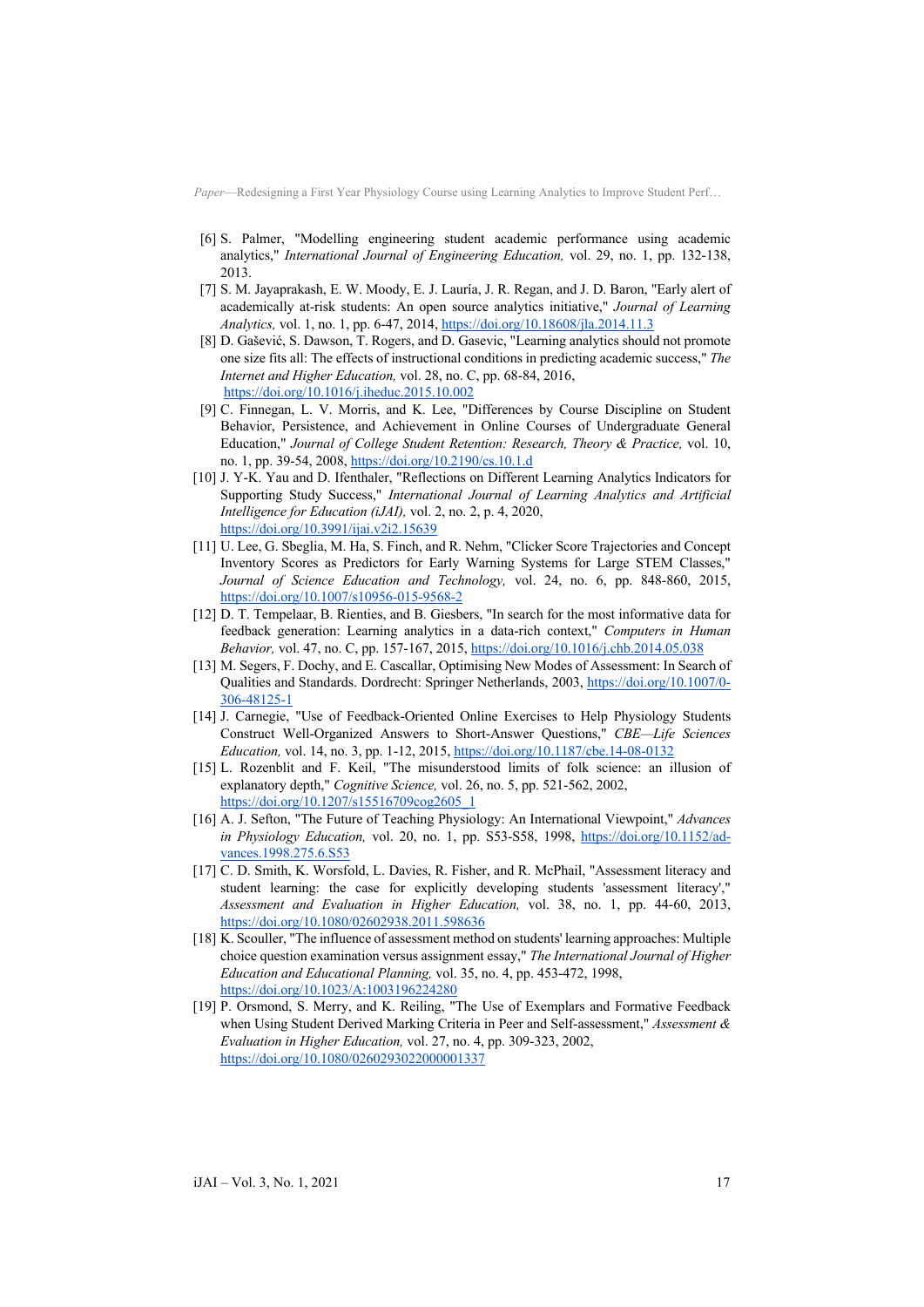- [20] R. S. Anderton, T. Evans, and P. T. Chivers, "Predicting Academic Success of Health Science Students for First Year Anatomy and Physiology," *International Journal of Higher Education, vol.* 5, no. 1, p. 250, 2016, https://doi.org/10.5430/ijhe.v5n1p250
- [21] D. P. Ausubel, *The acquisition and retention of knowledge : a cognitive view*. Dordrecht, Netherlands: Kluwer Academic Publishers, 2000, https://doi.org/10.1007/978-94-015- 9454-7
- [22] J. Michael and J. McFarland, "The Core Principles ("Big Ideas") of Physiology: Results of Faculty Surveys," *Advances in Physiology Education,* vol. 35, no. 4, pp. 336-341, 2011, https://doi.org/10.1152/advan.00004.2011
- [23] *R: A language and environment for statistical computing*. (2014). R Foundation for Statistical Computing, Vienna, Austria. [Online]. Available: https://www.r-project.org/
- [24] J. F. E. Harrell, *Regression Modeling Strategies With Applications to Linear Models, Logistic and Ordinal Regression, and Survival Analysis*, 2nd ed. Cham: Springer International Publishing, 2015.
- [25] J. Fox and S. Weisberg, *An R Companion to Applied Regression*, 2nd ed. Thousand Oaks, California: Sage, 2011.
- [26] J. Lin, P. Imbrie, and K. J. Reid, "Student retention modelling: An evaluation of different methods and their impact on prediction results," *Research in Engineering Education Symposium,* pp. 1-6, 2009.
- [27] R. W. Moni, K. B. Moni, P. Poronnik, and L. J. Lluka, "Biohorizons," *Biochemistry and Molecular Biology Education,* vol. 35, no. 4, pp. 255-262, 2007, https://doi.org/10.1002/bmb.71
- [28] R. W. Moni, K. B. Moni, L. J. Lluka, and P. Poronnik, "The personal response: A novel writing assignment to engage first year students in large human biology classes," Biochemistry and Molecular Biology Education, vol. 35, no. 2, pp. 89-96, 2007, https://doi.org/10.1002/bmb.4
- [29] L. Lluka and P. Chunduri, "A grading matrix assessment approach to align student performance to Threshold Learning Outcomes (TLOs) in a large first year biology class," *The International Journal of the First Year in Higher Education,* vol. 6, no. 1, pp. 49-60, 2015, https://doi.org/10.5204/intjfyhe.v6i1.262
- [30] B. Efron and R. Tibshirani, *An introduction to the bootstrap*. New York: Chapman & Hall, 1993. https://doi.org/10.1007/978-1-4899-4541-9
- [31] G. W. Sun, T. L. Shook, and G. L. Kay, "Inappropriate use of bivariable analysis to screen risk factors for use in multivariable analysis," *Journal of Clinical Epidemiology,* vol. 49, no. 8, pp. 907-916, 1996, https://doi.org/10.1016/0895-4356(96)00025-X
- [32] J. Biggs, *Teaching for quality learning at university : what the student does*, 2nd ed. Buckingham: The Society for Research into Higher Education and Open University Press, 2003.
- [33] E. Hazel, M. Prosser, and K. Trigwell, "Variation in learning orchestration in university biology courses," *International Journal of Science Education,* vol. 24, no. 7, pp. 737-751, 2002, https://doi.org/10.1080/09500690110098886
- [34] D. W. Hosmer and S. Lemeshow, *Applied logistic regression*, 2nd ed. New York: Wiley, 2000, https://doi.org/10.1002/0471722146
- [35] F. McDonald, J. Reynolds, A. Bixley, and R. Spronken-Smith, "Changes in approaches to learning over three years of university undergraduate study," *Teaching and Learning Inquiry,* vol. 5, no. 2, pp. 65-79, 2017, https://doi.org/10.1002/0471722146
- [36] L. Ding and K. N. Mollohan, "How College-Level Introductory Instruction Can Impact Student Epistemological Beliefs," *Journal of College Science Teaching,* vol. 44, no. 4, 2015, https://doi.org/10.2505/4/jcst15\_044\_04\_19